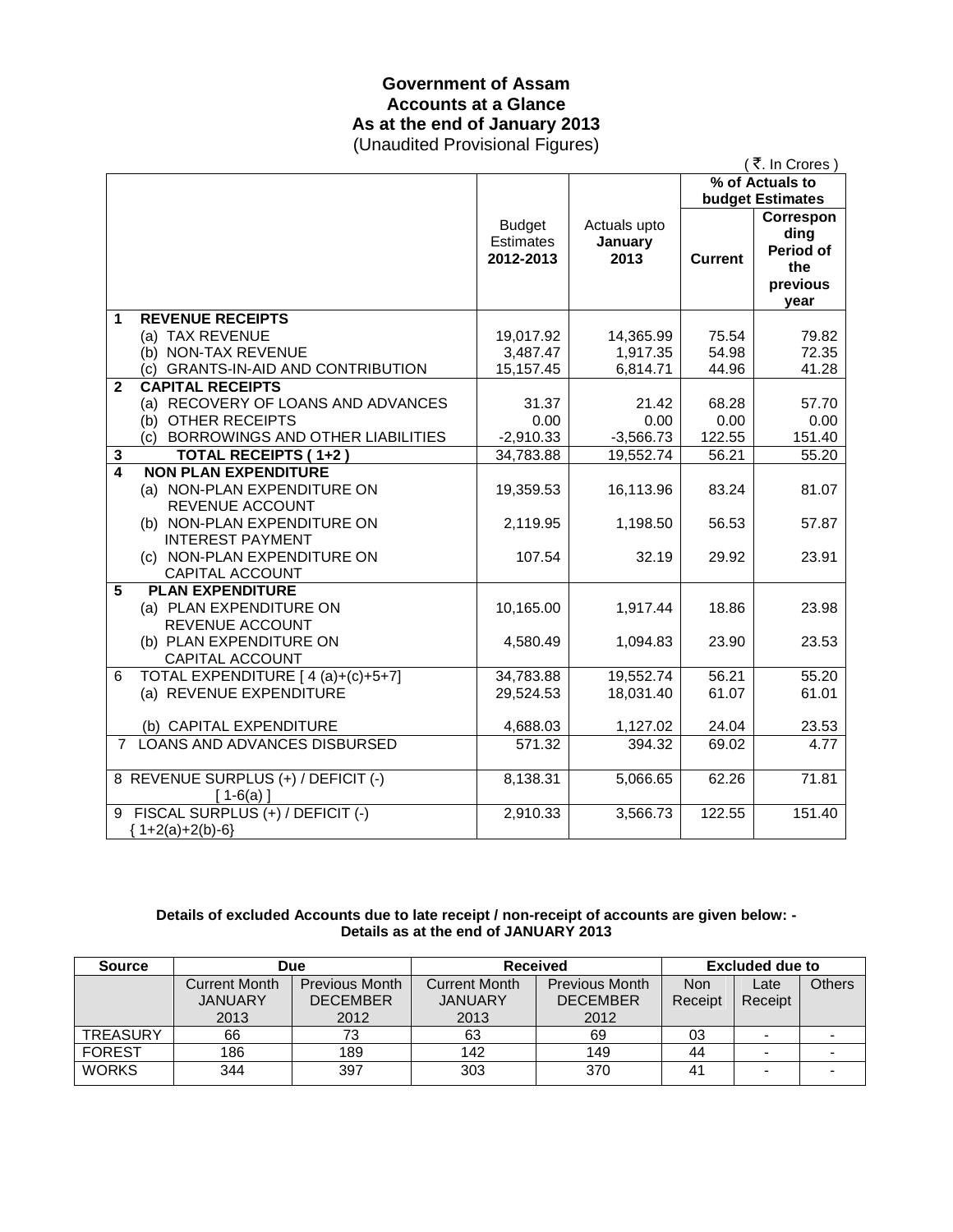### Monthly trend of **TAX REVENUE**  ( Refer to Item No. 1 (a) of Monthly Accounts at a Glance )

|                  |                |                    |                | ₹ In crores)       |
|------------------|----------------|--------------------|----------------|--------------------|
|                  |                | 2012-2013          |                | 2011-2012          |
| <b>Months</b>    | <b>MONTHLY</b> | <b>PROGRESSIVE</b> | <b>MONTHLY</b> | <b>PROGRESSIVE</b> |
| <b>APRIL</b>     | 1,464.89       | 1.464.89           | 1,250.91       | 1.250.91           |
| <b>MAY</b>       | 1,435.41       | 2,900.30           | 1,216.58       | 2,467.49           |
| <b>JUNE</b>      | 1,408.29       | 4,308.59           | 1,218.98       | 3,686.47           |
| <b>JULY</b>      | 1,398.99       | 5,707.58           | 1.227.88       | 4,914.35           |
| <b>AUGUST</b>    | 1.354.17       | 7,061.75           | 1,234.56       | 6,148.91           |
| <b>SEPTEMBER</b> | 1.429.16       | 8,490.91           | 1,306.21       | 7,455.12           |
| <b>OCTOBER</b>   | 1.418.44       | 9.909.35           | 1,308.29       | 8.763.41           |
| <b>NOVEMBER</b>  | 1,396.04       | 11,305.39          | 1,060.69       | 9,824.10           |
| <b>DECEMBER</b>  | 1,560.51       | 12,865.90          | 1,737.98       | 11,562.08          |
| <b>JANUARY</b>   | 1.500.09       | 14.365.99          | 1,319.24       | 12,881.32          |
| <b>FEBRUARY</b>  |                |                    | 1,189.46       | 14,070.78          |
| <b>MARCH</b>     |                |                    | 2,826.88       | 16,897.66          |

**Note :** As the details of excluded accounts are not likely to be the same for the current and corresponding periods, the comparison will be indicative only. For details of excluded accounts, reference to Accounts at a Glance is invited.

## Monthly trend of **NON-TAX REVENUE**

( Refer to Item No. 1 (b) of Monthly Accounts at a Glance )

|                  |                |                    |                | ₹ In crores        |
|------------------|----------------|--------------------|----------------|--------------------|
| <b>Months</b>    |                | 2012-2013          | 2011-2012      |                    |
|                  | <b>MONTHLY</b> | <b>PROGRESSIVE</b> | <b>MONTHLY</b> | <b>PROGRESSIVE</b> |
| <b>APRIL</b>     | 262.89         | 262.89             | 183.83         | 183.83             |
| <b>MAY</b>       | 68.08          | 330.97             | 196.20         | 380.03             |
| <b>JUNE</b>      | 151.68         | 482.65             | 150.07         | 530.10             |
| <b>JULY</b>      | 196.08         | 678.73             | 215.68         | 745.78             |
| <b>AUGUST</b>    | 140.40         | 819.13             | 263.72         | 1.009.50           |
| <b>SEPTEMBER</b> | 197.55         | 1,016.68           | 279.74         | 1,289.24           |
| <b>OCTOBER</b>   | 191.01         | 1,207.69           | 251.87         | 1,541.11           |
| <b>NOVEMBER</b>  | 287.08         | 1,494.77           | 134.42         | 1,675.53           |
| <b>DECEMBER</b>  | 199.80         | 1,694.57           | 450.18         | 2,125.71           |
| <b>JANUARY</b>   | 222.78         | 1,917.35           | 280.53         | 2,406.24           |
| <b>FEBRUARY</b>  |                |                    | 73.10          | 2,479.34           |
| <b>MARCH</b>     |                |                    | 365.94         | 2,845.28           |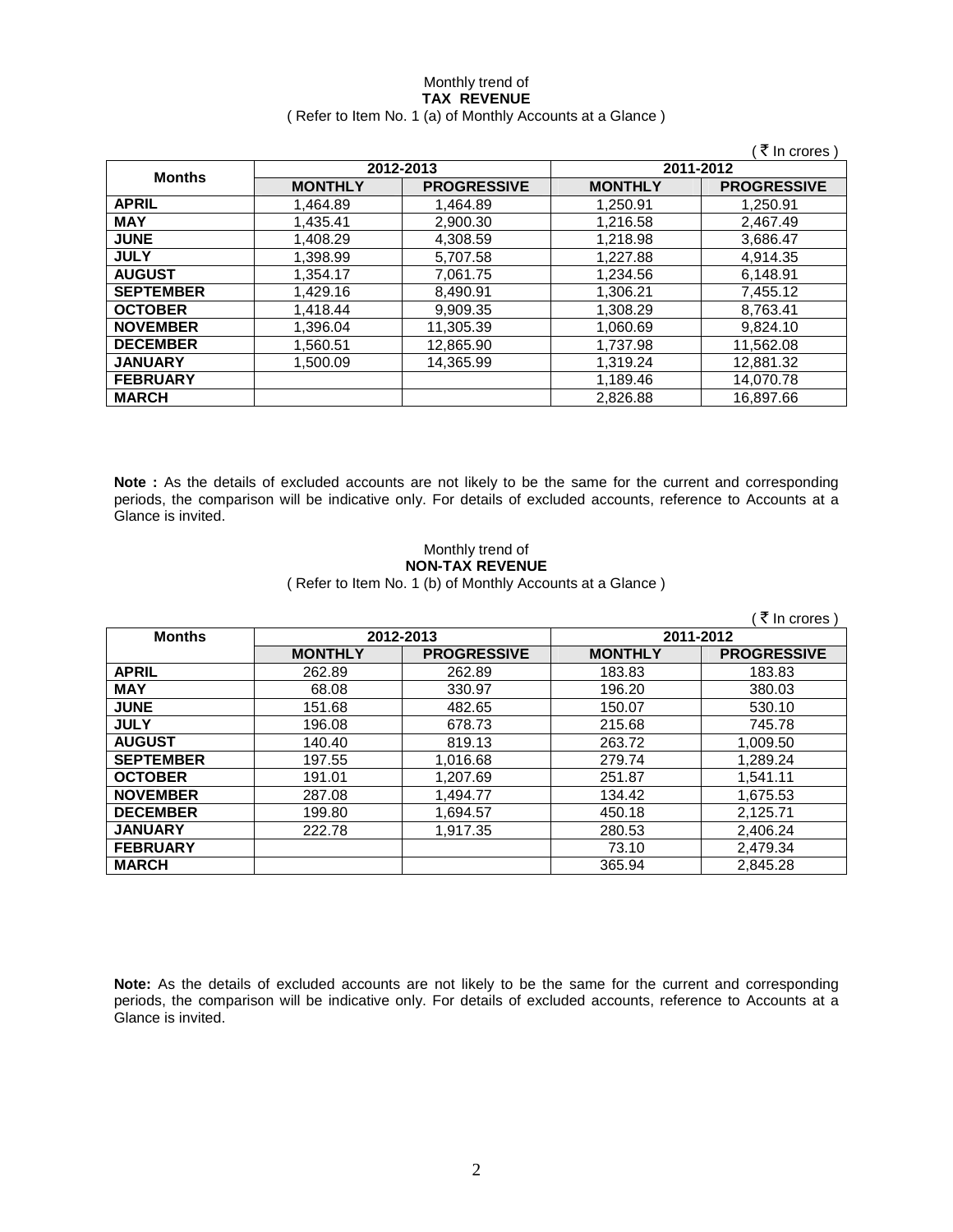## Monthly trend of **GRANTS-IN-AID AND CONTRIBUTION**

( Refer to Item No. 1 (c) of Monthly Accounts at a Glance )

|                  |                |                    |                | ₹ In crores)       |
|------------------|----------------|--------------------|----------------|--------------------|
| <b>Months</b>    |                | 2012-2013          |                | 2011-2012          |
|                  | <b>MONTHLY</b> | <b>PROGRESSIVE</b> | <b>MONTHLY</b> | <b>PROGRESSIVE</b> |
| <b>APRIL</b>     | 260.77         | 260.77             | 223.69         | 223.69             |
| <b>MAY</b>       | 814.85         | 1075.62            | 432.22         | 655.91             |
| <b>JUNE</b>      | 455.67         | 1.531.29           | 326.34         | 982.25             |
| <b>JULY</b>      | 835.97         | 2,367.26           | 553.96         | 1,536.21           |
| <b>AUGUST</b>    | 1,075.73       | 3.442.99           | 666.35         | 2,202.56           |
| <b>SEPTEMBER</b> | 910.99         | 4,353.98           | 789.64         | 2,992.20           |
| <b>OCTOBER</b>   | 593.97         | 4.947.95           | 620.07         | 3,612.27           |
| <b>NOVEMBER</b>  | 394.50         | 5,342.45           | 400.00         | 4.012.27           |
| <b>DECEMBER</b>  | 1,118.46       | 6,460.91           | 971.39         | 4,983.66           |
| <b>JANUARY</b>   | 353.80         | 6.814.71           | 492.53         | 5,476.19           |
| <b>FEBRUARY</b>  |                |                    | 632.81         | 6,109.00           |
| <b>MARCH</b>     |                |                    | 1,287.72       | 7,396.72           |

**Note :** As the details of excluded accounts are not likely to be the same for the current and corresponding periods, the comparison will be indicative only. For details of excluded accounts, reference to Accounts at a Glance is invited.

### Monthly trend of **RECOVERY OF LOANS AND ADVANCES**  ( Refer to Item No. 2 (a) of Monthly Accounts at a Glance )

|                  |                |                    |                | ₹ In crores        |
|------------------|----------------|--------------------|----------------|--------------------|
| <b>Months</b>    | 2012-2013      |                    | 2011-2012      |                    |
|                  | <b>MONTHLY</b> | <b>PROGRESSIVE</b> | <b>MONTHLY</b> | <b>PROGRESSIVE</b> |
| <b>APRIL</b>     | 1.91           | 1.91               | 1.97           | 1.97               |
| <b>MAY</b>       | 1.66           | 3.57               | 1.90           | 3.87               |
| <b>JUNE</b>      | 2.24           | 5.81               | 2.14           | 6.01               |
| <b>JULY</b>      | 2.04           | 7.85               | 1.81           | 7.82               |
| <b>AUGUST</b>    | 1.90           | 9.75               | 2.69           | 10.51              |
| <b>SEPTEMBER</b> | 3.98           | 13.73              | 3.19           | 13.70              |
| <b>OCTOBER</b>   | 2.06           | 15.79              | 0.79           | 14.49              |
| <b>NOVEMBER</b>  | 1.26           | 17.05              | 2.07           | 16.56              |
| <b>DECEMBER</b>  | 2.62           | 19.67              | 2.34           | 18.90              |
| <b>JANUARY</b>   | 1.75           | 21.42              | 2.01           | 20.91              |
| <b>FEBRUARY</b>  |                |                    | 1.41           | 22.32              |
| <b>MARCH</b>     |                |                    | 3.26           | 25.58              |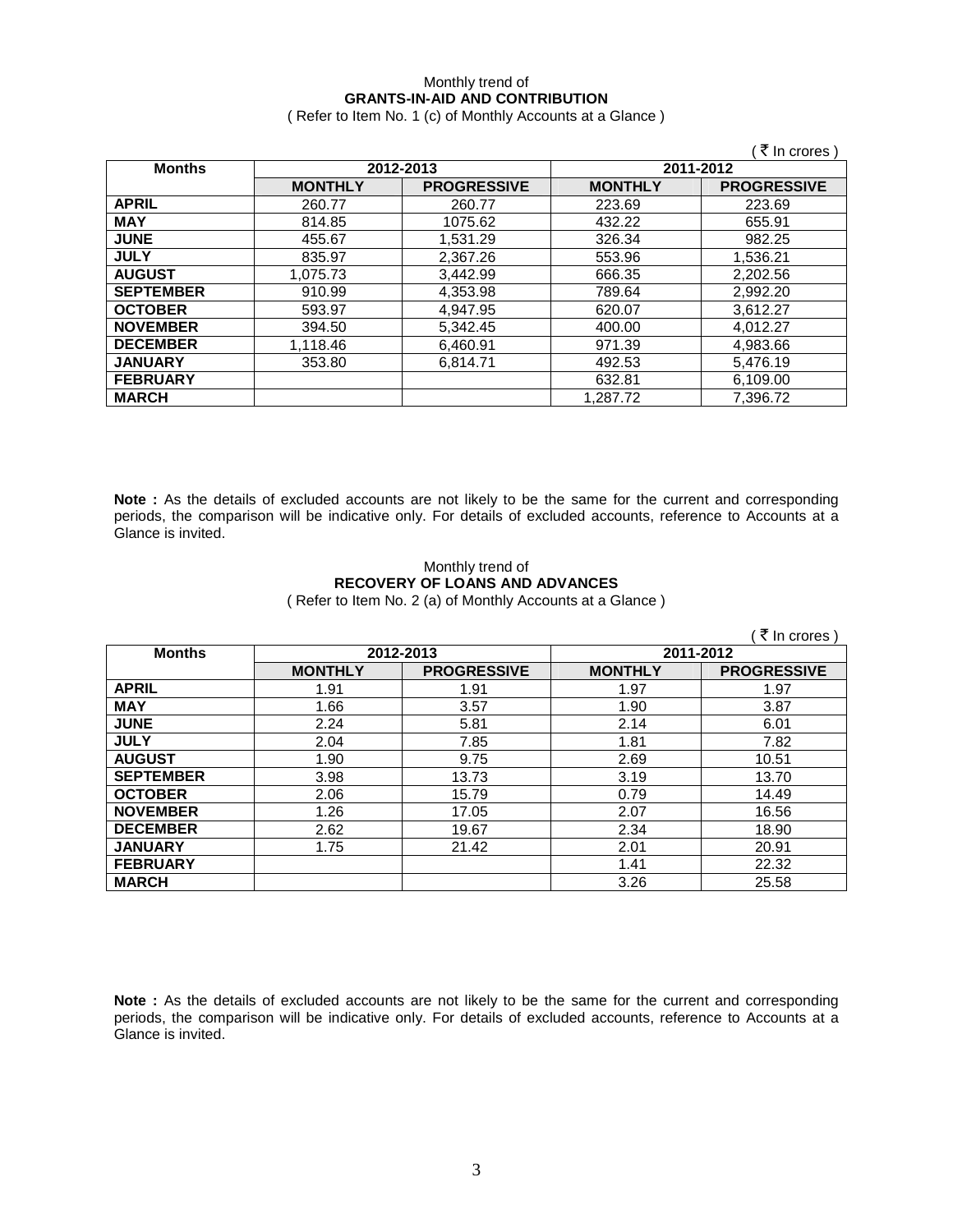### Monthly trend of **OTHER RECEIPTS**  ( Refer to Item No. 2 (b) of Monthly Accounts at a Glance )

|                  |                |                    |                | ₹ In crores)       |
|------------------|----------------|--------------------|----------------|--------------------|
| <b>Months</b>    | 2012-2013      |                    | 2011-2012      |                    |
|                  | <b>MONTHLY</b> | <b>PROGRESSIVE</b> | <b>MONTHLY</b> | <b>PROGRESSIVE</b> |
| <b>APRIL</b>     | 0.00           | 0.00               | 0.00           | 0.00               |
| <b>MAY</b>       | 0.00           | 0.00               | 0.00           | 0.00               |
| <b>JUNE</b>      | 0.00           | 0.00               | 0.00           | 0.00               |
| <b>JULY</b>      | 0.00           | 0.00               | 0.00           | 0.00               |
| <b>AUGUST</b>    | 0.00           | 0.00               | 0.00           | 0.00               |
| <b>SEPTEMBER</b> | 0.00           | 0.00               | 0.00           | 0.00               |
| <b>OCTOBER</b>   | 0.00           | 0.00               | 0.00           | 0.00               |
| <b>NOVEMBER</b>  | 0.00           | 0.00               | 0.00           | 0.00               |
| <b>DECEMBER</b>  | 0.00           | 0.00               | 0.00           | 0.00               |
| <b>JANUARY</b>   | 0.00           | 0.00               | 0.00           | 0.00               |
| <b>FEBRUARY</b>  |                |                    | 0.00           | 0.00               |
| <b>MARCH</b>     |                |                    | 0.00           | 0.00               |

**Note :** As the details of excluded accounts are not likely to be the same for the current and corresponding periods, the comparison will be indicative only. For details of excluded accounts, reference to Accounts at a Glance is invited.

### Monthly trend of **BORROWINGS AND OTHER LIABILITIES**  ( Refer to Item No. 2 (c) of Monthly Accounts at a Glance )

|                  |                |                    |                | ₹ In crores )      |
|------------------|----------------|--------------------|----------------|--------------------|
| <b>Months</b>    | 2012-2013      |                    | 2011-2012      |                    |
|                  | <b>MONTHLY</b> | <b>PROGRESSIVE</b> | <b>MONTHLY</b> | <b>PROGRESSIVE</b> |
| <b>APRIL</b>     | $-822.62$      | $-822.62$          | $-682.58$      | $-682.58$          |
| <b>MAY</b>       | $-1.439.63$    | $-2.262.25$        | $-880.10$      | $-1,562.68$        |
| <b>JUNE</b>      | 160.62         | $-2.101.63$        | $-319.46$      | $-1.882.14$        |
| <b>JULY</b>      | $-1.000.15$    | $-3.101.78$        | $-693.88$      | $-2.576.02$        |
| <b>AUGUST</b>    | $-649.55$      | $-3.751.33$        | -475.59        | $-3.051.61$        |
| <b>SEPTEMBER</b> | 152.10         | $-3,599.23$        | $-21.60$       | $-3,073.21$        |
| <b>OCTOBER</b>   | 64.15          | $-3,535.08$        | $-939.21$      | $-4,012.42$        |
| <b>NOVEMBER</b>  | $-593.72$      | $-4,128.80$        | 503.01         | $-3,509.41$        |
| <b>DECEMBER</b>  | $-82.08$       | $-4,210.88$        | $-1,170.61$    | $-4,680.02$        |
| <b>JANUARY</b>   | 644.15         | $-3.566.73$        | 433.96         | $-4.246.06$        |
| <b>FEBRUARY</b>  |                |                    | $-214.15$      | $-4,460.21$        |
| <b>MARCH</b>     |                |                    | 5.462.24       | 1.002.03           |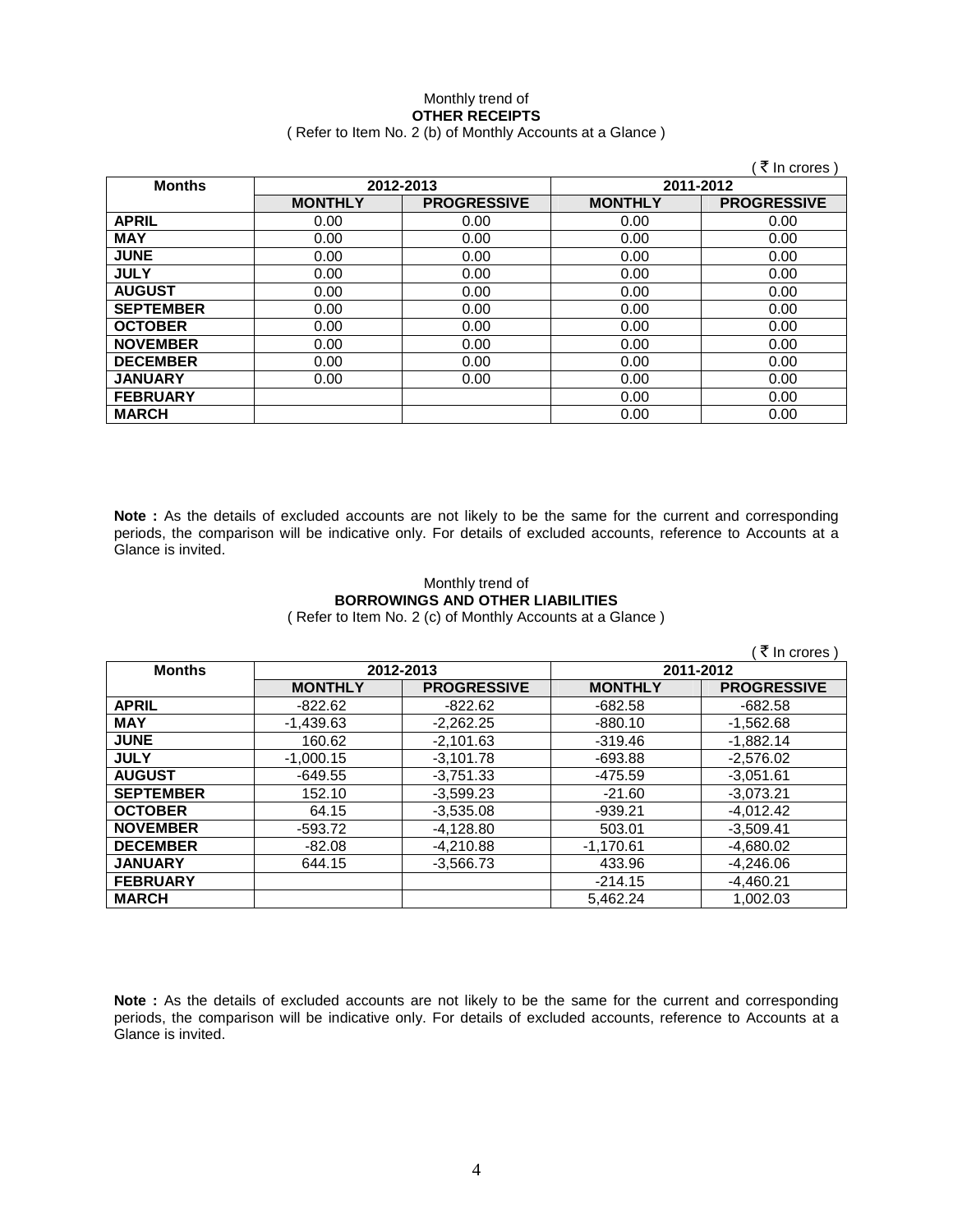### Monthly trend of **TOTAL RECEIPTS**  ( Refer to Item No. 3 of Monthly Accounts at a Glance )

|                  |                |                    |                | (₹ In crores)      |
|------------------|----------------|--------------------|----------------|--------------------|
| <b>Months</b>    |                | 2012-2013          | 2011-2012      |                    |
|                  | <b>MONTHLY</b> | <b>PROGRESSIVE</b> | <b>MONTHLY</b> | <b>PROGRESSIVE</b> |
| <b>APRIL</b>     | 1.167.84       | 1.167.84           | 977.82         | 977.82             |
| <b>MAY</b>       | 880.37         | 2,048.21           | 966.80         | 1,944.62           |
| <b>JUNE</b>      | 2,178.50       | 4,226.71           | 1,378.07       | 3,322.69           |
| <b>JULY</b>      | 1,432.93       | 5,659.64           | 1.305.44       | 4,628.13           |
| <b>AUGUST</b>    | 1.922.65       | 7.582.29           | 1.691.73       | 6,319.86           |
| <b>SEPTEMBER</b> | 2,693.78       | 10,276.07          | 2,357.18       | 8,677.04           |
| <b>OCTOBER</b>   | 2,269.63       | 12.545.70          | 1.241.81       | 9,918.85           |
| <b>NOVEMBER</b>  | 1,485.16       | 14,030.86          | 2,100.19       | 12.019.04          |
| <b>DECEMBER</b>  | 2.799.31       | 16.830.17          | 1.991.28       | 14.010.32          |
| <b>JANUARY</b>   | 2.722.57       | 19.552.74          | 2.528.25       | 16,538.57          |
| <b>FEBRUARY</b>  |                |                    | 1,682.63       | 18,221.20          |
| <b>MARCH</b>     |                |                    | 9.946.06       | 28.167.26          |

**Note** : As the details of excluded accounts are not likely to be the same for the current and corresponding periods, the comparison will be indicative only. For details of excluded accounts, reference to Accounts at a Glance is invited.

### Monthly trend of **NON-PLAN EXPENDITURE ON REVENUE ACCOUNT**  ( Refer to Item No. 4 (a) of Monthly Accounts at a Glance )

| ₹ In crores)     |                |                    |                |                    |  |
|------------------|----------------|--------------------|----------------|--------------------|--|
| <b>Months</b>    | 2012-2013      |                    | 2011-2012      |                    |  |
|                  | <b>MONTHLY</b> | <b>PROGRESSIVE</b> | <b>MONTHLY</b> | <b>PROGRESSIVE</b> |  |
| <b>APRIL</b>     | 1,104.08       | 1,104.08           | 956.23         | 956.23             |  |
| <b>MAY</b>       | 815.36         | 1,919.44           | 898.30         | 1,854.53           |  |
| <b>JUNE</b>      | 1,902.68       | 3,822.12           | 1,236.62       | 3,091.15           |  |
| <b>JULY</b>      | 1,259.86       | 5,081.98           | 1,079.16       | 4,170.31           |  |
| <b>AUGUST</b>    | 1,748.36       | 6,830.34           | 1,570.89       | 5,741.20           |  |
| <b>SEPTEMBER</b> | 1.951.77       | 8,782.11           | 2,048.85       | 7,790.05           |  |
| <b>OCTOBER</b>   | 1.792.16       | 10.574.27          | 836.95         | 8.627.00           |  |
| <b>NOVEMBER</b>  | 1.294.61       | 11,868.88          | 1,525.45       | 10.152.45          |  |
| <b>DECEMBER</b>  | 2,046.72       | 13,915.60          | 1,546.78       | 11,699.23          |  |
| <b>JANUARY</b>   | 2,198.36       | 16,113.96          | 1,644.67       | 13,343.90          |  |
| <b>FEBRUARY</b>  |                |                    | 1.309.97       | 14,653.87          |  |
| <b>MARCH</b>     |                |                    | 4.738.40       | 19.392.27          |  |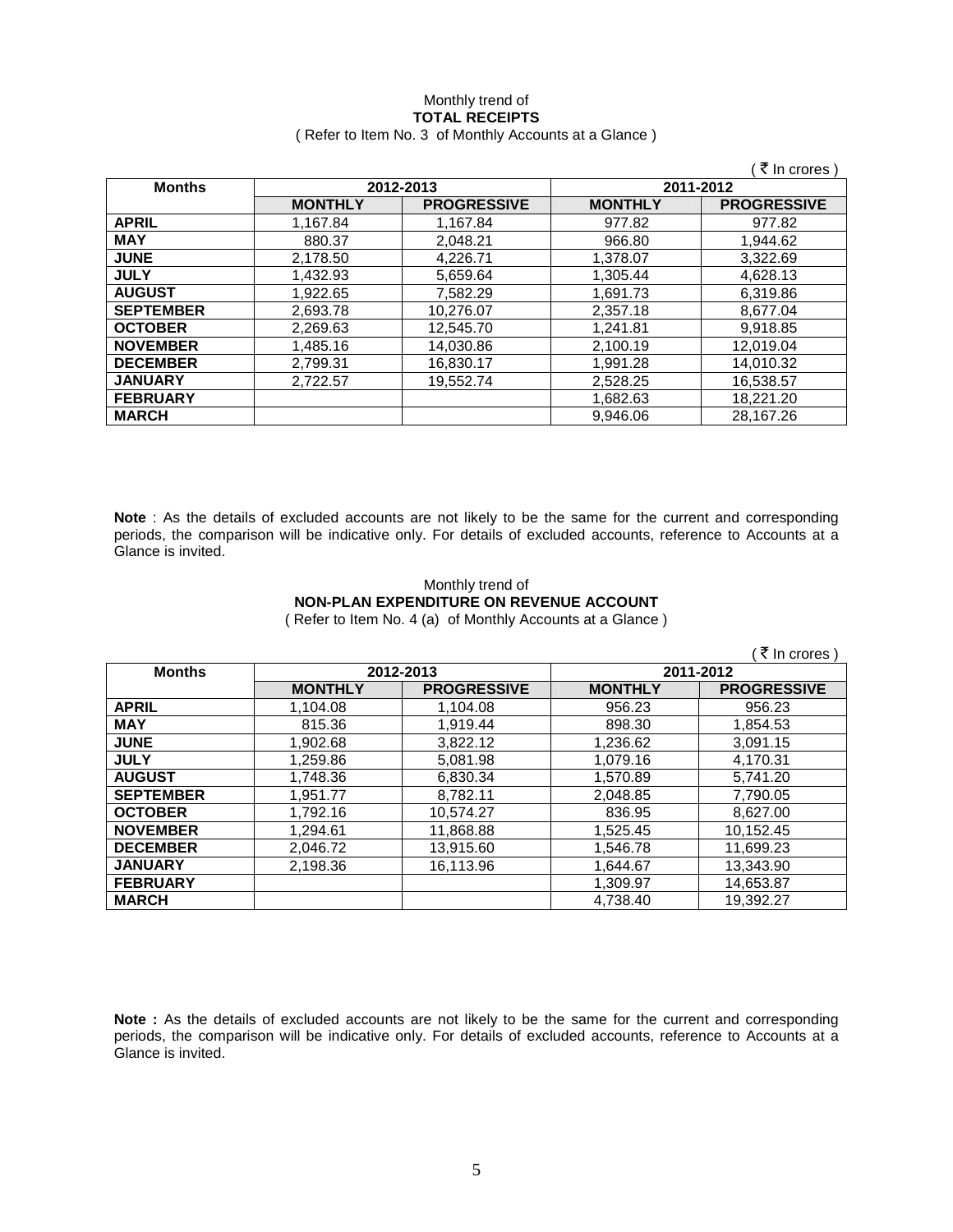# Monthly trend of **NON-PLAN EXPENDITURE ON INTEREST PAYMENT**

( Refer to Item No. 4 (b) of Monthly Accounts at a Glance )

|                  |                |                    |                | ₹ In crores )      |
|------------------|----------------|--------------------|----------------|--------------------|
| <b>Months</b>    |                | 2012-2013          | 2011-2012      |                    |
|                  | <b>MONTHLY</b> | <b>PROGRESSIVE</b> | <b>MONTHLY</b> | <b>PROGRESSIVE</b> |
| <b>APRIL</b>     | 89.75          | 89.75              | 100.56         | 100.56             |
| <b>MAY</b>       | 58.28          | 148.03             | 56.87          | 157.43             |
| <b>JUNE</b>      | 159.85         | 307.88             | 143.93         | 301.36             |
| <b>JULY</b>      | 75.03          | 382.91             | 70.07          | 371.43             |
| <b>AUGUST</b>    | 200.64         | 583.55             | 223.39         | 594.82             |
| <b>SEPTEMBER</b> | 252.14         | 835.69             | 237.54         | 832.36             |
| <b>OCTOBER</b>   | 68.94          | 904.63             | 69.54          | 901.90             |
| <b>NOVEMBER</b>  | 93.77          | 998.40             | 119.33         | 1,021.23           |
| <b>DECEMBER</b>  | 110.07         | 1,108.47           | 94.53          | 1,115.76           |
| <b>JANUARY</b>   | 90.03          | 1,198.50           | 98.95          | 1.214.71           |
| <b>FEBRUARY</b>  |                |                    | 205.06         | 1,419.77           |
| <b>MARCH</b>     |                |                    | 290.79         | 1,710.56           |

**Note :** As the details of excluded accounts are not likely to be the same for the current and corresponding periods, the comparison will be indicative only. For details of excluded accounts, reference to Accounts at a Glance is invited.

## Monthly trend of **NON-PLAN EXPENDITURE ON CAPITAL ACCOUNT**

( Refer to Item No. 4 (c) of Monthly Accounts at a Glance )

|                  |                |                    |                | ₹ In crores)       |
|------------------|----------------|--------------------|----------------|--------------------|
| <b>Months</b>    |                | 2012-2013          | 2011-2012      |                    |
|                  | <b>MONTHLY</b> | <b>PROGRESSIVE</b> | <b>MONTHLY</b> | <b>PROGRESSIVE</b> |
| <b>APRIL</b>     | 0.00           | 0.00               | 0.00           | 0.00               |
| <b>MAY</b>       | 0.63           | 0.63               | 0.52           | 0.52               |
| <b>JUNE</b>      | 9.78           | 10.41              | 7.42           | 7.94               |
| <b>JULY</b>      | 5.59           | 16.00              | 4.50           | 12.44              |
| <b>AUGUST</b>    | 7.17           | 23.17              | 0.80           | 13.24              |
| <b>SEPTEMBER</b> | 1.49           | 24.66              | 4.04           | 17.28              |
| <b>OCTOBER</b>   | 1.41           | 26.07              | 4.70           | 21.98              |
| <b>NOVEMBER</b>  | 3.26           | 29.33              | 0.56           | 22.54              |
| <b>DECEMBER</b>  | 2.61           | 31.94              | 0.72           | 23.26              |
| <b>JANUARY</b>   | 0.25           | 32.19              | 1.53           | 24.79              |
| <b>FEBRUARY</b>  |                |                    | 7.60           | 32.39              |
| <b>MARCH</b>     |                |                    | 42.29          | 74.68              |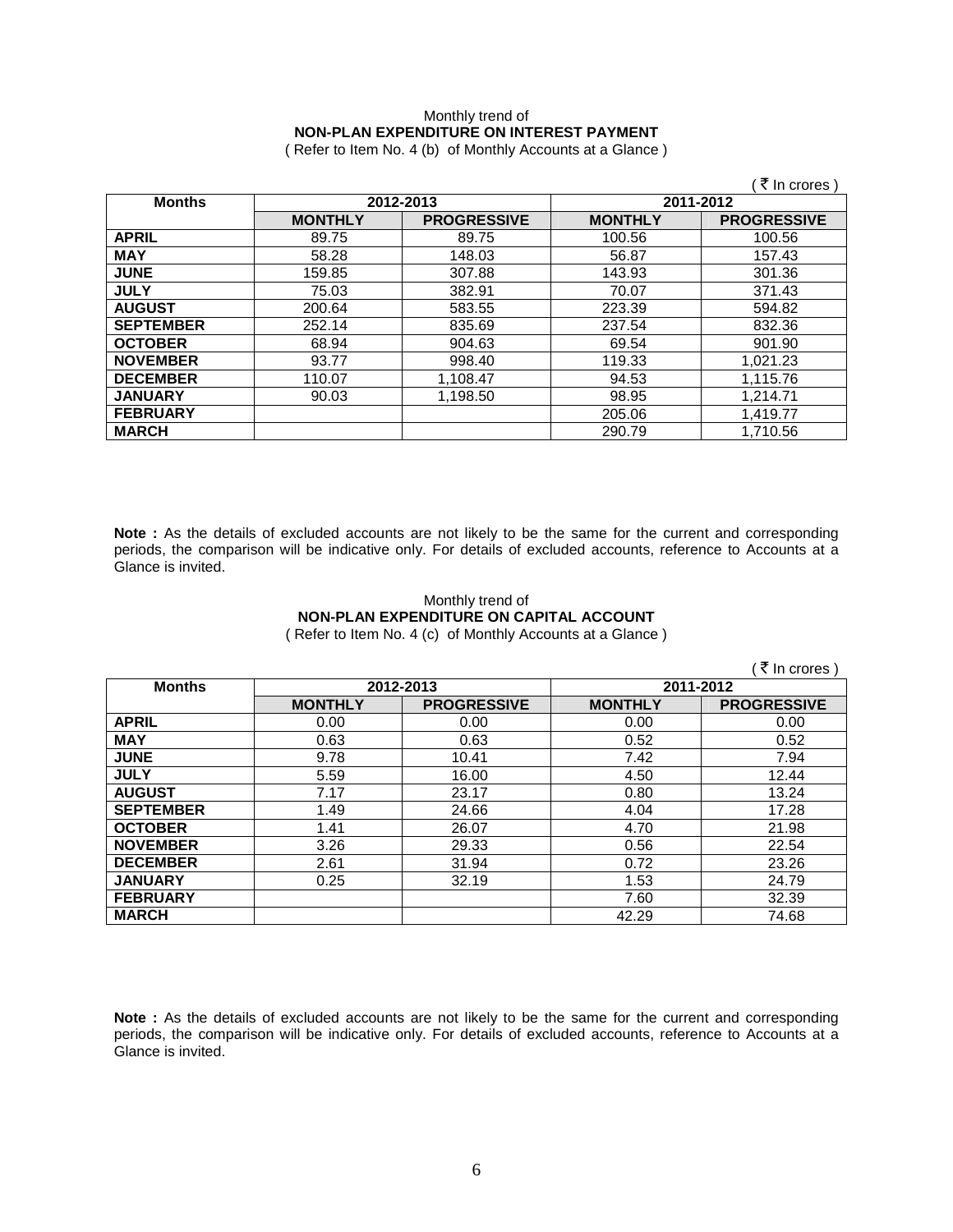# Monthly trend of **PLAN EXPENDITURE ON REVENUE ACCOUNT**

( Refer to Item No. 5 (a) of Monthly Accounts at a Glance )

|                  |                |                    |                | ₹ In crores )      |
|------------------|----------------|--------------------|----------------|--------------------|
| <b>Months</b>    | 2012-2013      |                    | 2011-2012      |                    |
|                  | <b>MONTHLY</b> | <b>PROGRESSIVE</b> | <b>MONTHLY</b> | <b>PROGRESSIVE</b> |
| <b>APRIL</b>     | 59.78          | 59.78              | 21.34          | 21.34              |
| <b>MAY</b>       | 29.35          | 89.13              | 23.47          | 44.81              |
| <b>JUNE</b>      | 185.43         | 274.56             | 44.92          | 89.73              |
| <b>JULY</b>      | 73.65          | 348.21             | 162.59         | 252.32             |
| <b>AUGUST</b>    | 98.51          | 446.72             | 80.62          | 332.94             |
| <b>SEPTEMBER</b> | 275.34         | 722.06             | 207.54         | 540.48             |
| <b>OCTOBER</b>   | 293.81         | 1,015.87           | 224.12         | 764.60             |
| <b>NOVEMBER</b>  | 104.25         | 1,120.12           | 458.90         | 1,223.50           |
| <b>DECEMBER</b>  | 407.32         | 1,527.44           | 236.10         | 1,459.60           |
| <b>JANUARY</b>   | 390.00         | 1.917.44           | 678.32         | 2,137.92           |
| <b>FEBRUARY</b>  |                |                    | 254.85         | 2,392.77           |
| <b>MARCH</b>     |                |                    | 3.867.58       | 6,260.35           |

**Note** : As the details of excluded accounts are not likely to be the same for the current and corresponding periods, the comparison will be indicative only. For details of excluded accounts, reference to Accounts at a Glance is invited.

### Monthly trend of **PLAN EXPENDITURE ON CAPITAL ACCOUNT**  ( Refer to Item No. 5 (b) of Monthly Accounts at a Glance )

 $($   $\bar{z}$  In crores ) **Months 2012-2013 2011-2012 MONTHLY PROGRESSIVE MONTHLY PROGRESSIVE APRIL** 3.97 3.97 0.24 0.24 **MAY** 34.87 38.84 44.52 44.76 **JUNE** 79.90 118.74 89.11 133.87 **JULY** 93.83 212.57 59.19 193.06 **AUGUST** 68.59 281.16 39.41 232.47 **SEPTEMBER** | 118.32 | 399.48 | 93.52 | 325.99 **OCTOBER** | 178.72 | 578.20 | 176.05 | 502.04 **NOVEMBER** | 83.04 | 661.24 | 114.84 | 616.88 **DECEMBER** | 301.61 | 962.85 | 205.59 | 822.47

**JANUARY** | 131.98 | 1,094.83 | 203.73 | 1,026.20 **FEBRUARY** 109.60 1,135.81 **MARCH** 1,216.10 2,351.90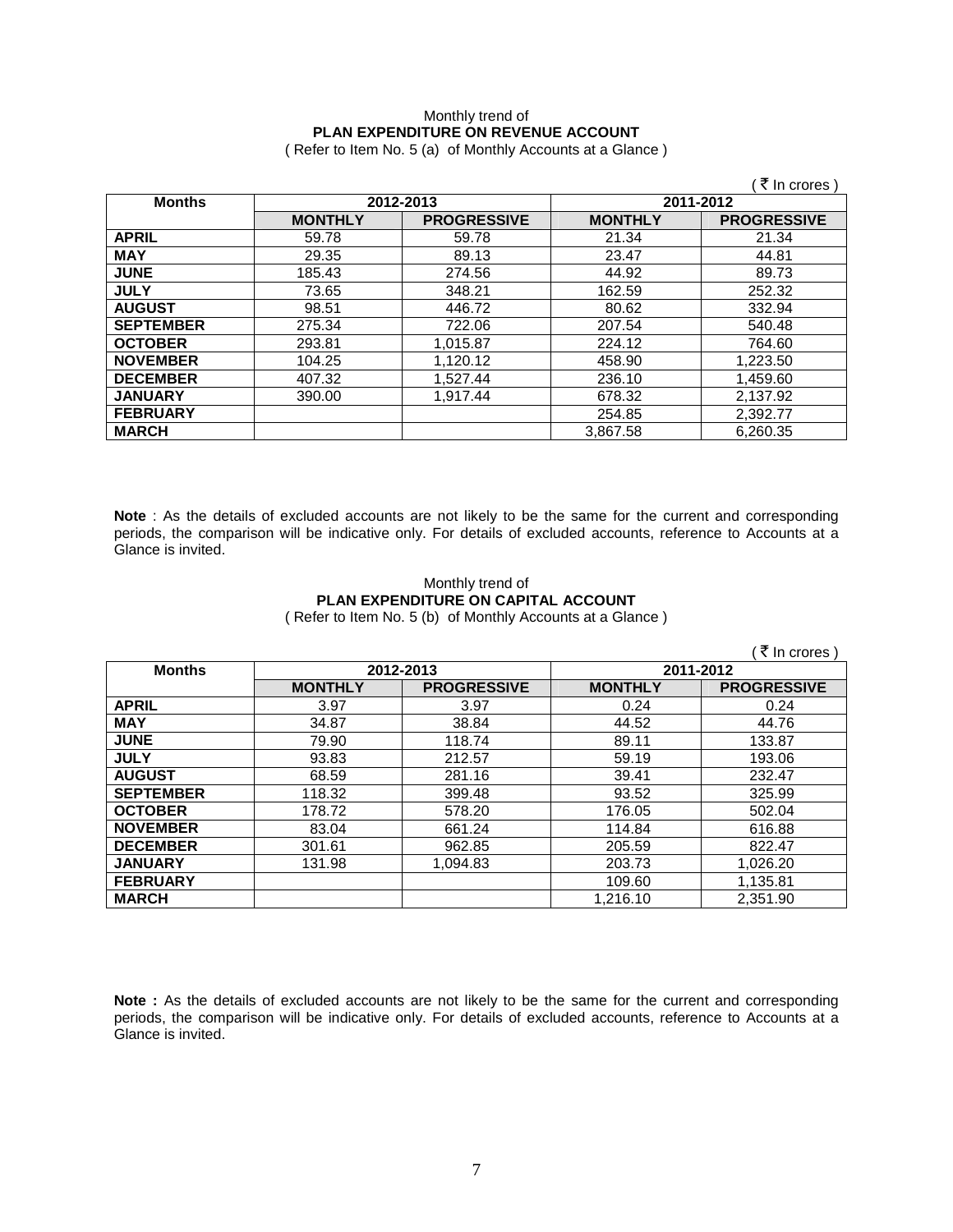### Monthly trend of **TOTAL EXPENDITURE**  ( Refer to Item No. 6 of Monthly Accounts at a Glance )

|                  |                |                    |                | ₹ In crores)       |
|------------------|----------------|--------------------|----------------|--------------------|
| <b>Months</b>    | 2012-2013      |                    | 2011-2012      |                    |
|                  | <b>MONTHLY</b> | <b>PROGRESSIVE</b> | <b>MONTHLY</b> | <b>PROGRESSIVE</b> |
| <b>APRIL</b>     | 1,167.82       | 1.167.82           | 977.82         | 977.82             |
| <b>MAY</b>       | 880.37         | 2,048.19           | 966.80         | 1,944.62           |
| <b>JUNE</b>      | 2,178.48       | 4,226.67           | 1,378.09       | 3.322.71           |
| <b>JULY</b>      | 1.432.94       | 5,659.61           | 1,305.45       | 4,628.16           |
| <b>AUGUST</b>    | 1,922.68       | 7,582.29           | 1,691.73       | 6,319.89           |
| <b>SEPTEMBER</b> | 2,693.78       | 10,276.07          | 2.357.16       | 8.677.05           |
| <b>OCTOBER</b>   | 2,269.63       | 12,545.70          | 1,241.84       | 9.918.89           |
| <b>NOVEMBER</b>  | 1,485.17       | 14,030.86          | 2,100.18       | 12,019.07          |
| <b>DECEMBER</b>  | 2,799.31       | 16,830.17          | 1.991.29       | 14.010.36          |
| <b>JANUARY</b>   | 2.722.57       | 19.552.74          | 2.528.25       | 16.538.61          |
| <b>FEBRUARY</b>  |                |                    | 1,682.63       | 18,221.24          |
| <b>MARCH</b>     |                |                    | 9.946.05       | 28.167.29          |

**Note :** As the details of excluded accounts are not likely to be the same for the current and corresponding periods, the comparison will be indicative only. For details of excluded accounts, reference to Accounts at a Glance is invited.

### Monthly trend of **REVENUE EXPENDITURE**

( Refer to Item No. 6 (a) of Monthly Accounts at a Glance )

|                  |                |                    |                | र In crores \      |
|------------------|----------------|--------------------|----------------|--------------------|
|                  | 2012-2013      |                    | 2011-2012      |                    |
| <b>Months</b>    | <b>MONTHLY</b> | <b>PROGRESSIVE</b> | <b>MONTHLY</b> | <b>PROGRESSIVE</b> |
| <b>APRIL</b>     | 1,163.85       | 1,163.85           | 977.57         | 977.57             |
| <b>MAY</b>       | 844.70         | 2,008.55           | 921.76         | 1,899.33           |
| <b>JUNE</b>      | 2,088.08       | 4,096.63           | 1,281.54       | 3,180.87           |
| <b>JULY</b>      | 1.333.50       | 5,430.13           | 1,241.75       | 4,422.62           |
| <b>AUGUST</b>    | 1.846.93       | 7.277.06           | 1.651.52       | 6,074.14           |
| <b>SEPTEMBER</b> | 2.227.11       | 9.504.17           | 2.256.39       | 8.330.53           |
| <b>OCTOBER</b>   | 2.085.97       | 11,590.14          | 1.061.08       | 9.391.61           |
| <b>NOVEMBER</b>  | 1,398.86       | 12,989.00          | 1,984.35       | 11,375.96          |
| <b>DECEMBER</b>  | 2.454.04       | 15.443.04          | 1.782.88       | 13.158.84          |
| <b>JANUARY</b>   | 2.588.36       | 18.031.40          | 2.322.99       | 15,481.83          |
| <b>FEBRUARY</b>  |                |                    | 1,564.80       | 17,046.63          |
| <b>MARCH</b>     |                |                    | 8.605.97       | 25.652.60          |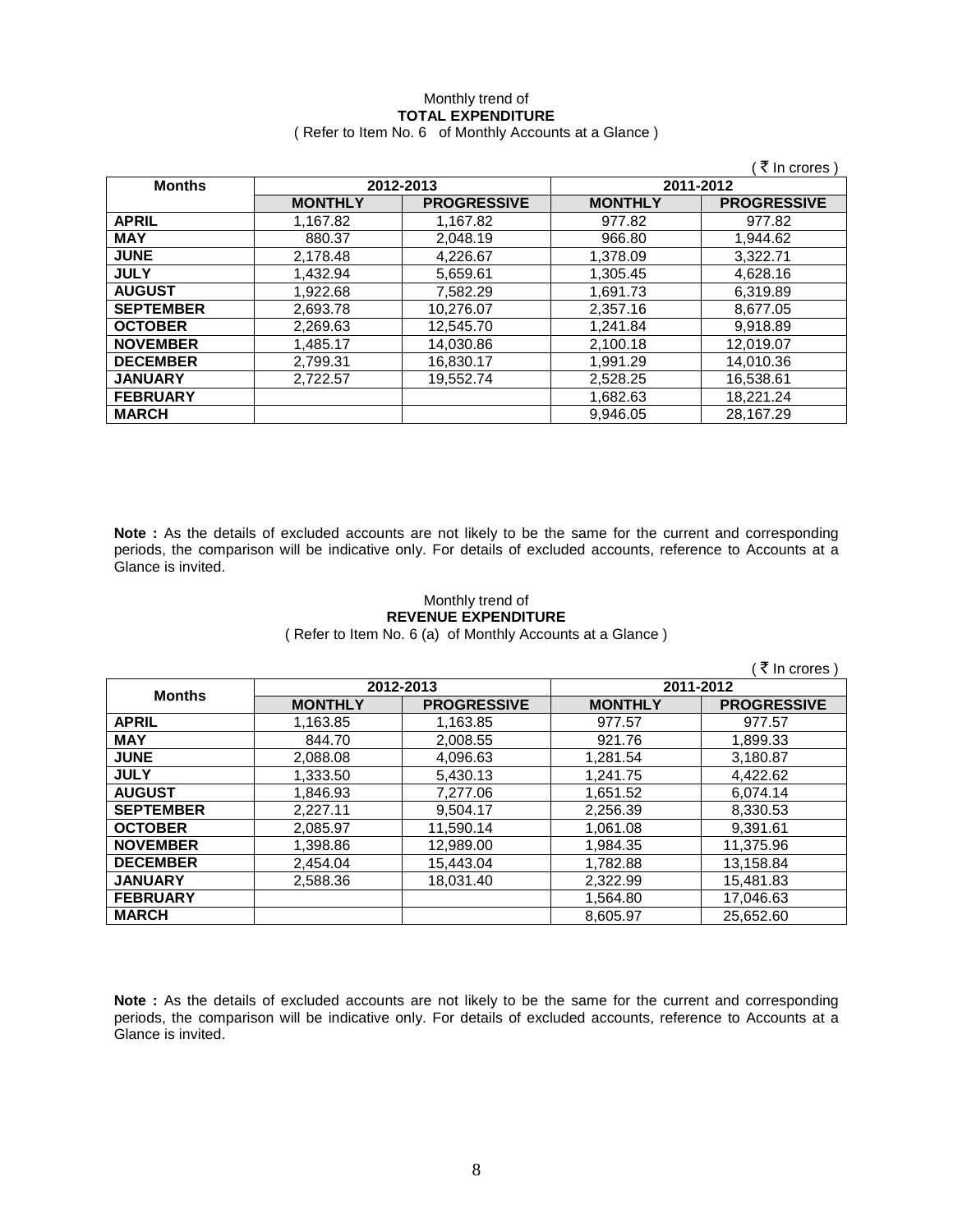### Monthly trend of **CAPITAL EXPENDITURE**  ( Refer to Item No. 6 (b) of Monthly Accounts at a Glance )

|                  |                |                    |                | ₹ In crores)       |
|------------------|----------------|--------------------|----------------|--------------------|
| <b>Months</b>    | 2012-2013      |                    | 2011-2012      |                    |
|                  | <b>MONTHLY</b> | <b>PROGRESSIVE</b> | <b>MONTHLY</b> | <b>PROGRESSIVE</b> |
| <b>APRIL</b>     | 3.97           | 3.97               | 0.24           | 0.24               |
| <b>MAY</b>       | 35.51          | 39.48              | 45.03          | 45.27              |
| <b>JUNE</b>      | 89.68          | 129.16             | 96.53          | 141.80             |
| <b>JULY</b>      | 99.42          | 228.58             | 63.69          | 205.49             |
| <b>AUGUST</b>    | 75.75          | 304.33             | 40.21          | 245.70             |
| <b>SEPTEMBER</b> | 119.81         | 424.14             | 97.55          | 343.25             |
| <b>OCTOBER</b>   | 180.12         | 604.26             | 180.75         | 524.00             |
| <b>NOVEMBER</b>  | 86.31          | 690.57             | 115.41         | 639.41             |
| <b>DECEMBER</b>  | 304.22         | 994.79             | 206.31         | 845.72             |
| <b>JANUARY</b>   | 132.23         | 1.127.02           | 205.26         | 1,050.98           |
| <b>FEBRUARY</b>  |                |                    | 117.21         | 1,168.19           |
| <b>MARCH</b>     |                |                    | 1,258.40       | 2,426.59           |

**Note :** As the details of excluded accounts are not likely to be the same for the current and corresponding periods, the comparison will be indicative only. For details of excluded accounts, reference to Accounts at a Glance is invited.

## Monthly trend of **LOANS AND ADVANCES DISBURSED**

( Refer to Item No. 7 of Monthly Accounts at a Glance )

|                  |                |                    |                | ₹ In crores        |
|------------------|----------------|--------------------|----------------|--------------------|
| <b>Months</b>    | 2012-2013      |                    | 2011-2012      |                    |
|                  | <b>MONTHLY</b> | <b>PROGRESSIVE</b> | <b>MONTHLY</b> | <b>PROGRESSIVE</b> |
| <b>APRIL</b>     | 0.00           | 0.00               | 0.01           | 0.01               |
| <b>MAY</b>       | 0.16           | 0.16               | 0.01           | 0.02               |
| <b>JUNE</b>      | 0.72           | 0.88               | 0.02           | 0.04               |
| <b>JULY</b>      | 0.02           | 0.90               | 0.01           | 0.05               |
| <b>AUGUST</b>    | 0.00           | 0.90               | 0.00           | 0.05               |
| <b>SEPTEMBER</b> | 346.86         | 347.76             | 3.22           | 3.27               |
| <b>OCTOBER</b>   | 3.53           | 351.29             | 0.01           | 3.28               |
| <b>NOVEMBER</b>  | 0.00           | 351.29             | 0.42           | 3.70               |
| <b>DECEMBER</b>  | 41.05          | 392.34             | 2.10           | 5.80               |
| <b>JANUARY</b>   | 1.98           | 394.32             | 0.00           | 5.80               |
| <b>FEBRUARY</b>  |                |                    | 0.60           | 6.40               |
| <b>MARCH</b>     |                |                    | 81.68          | 88.08              |